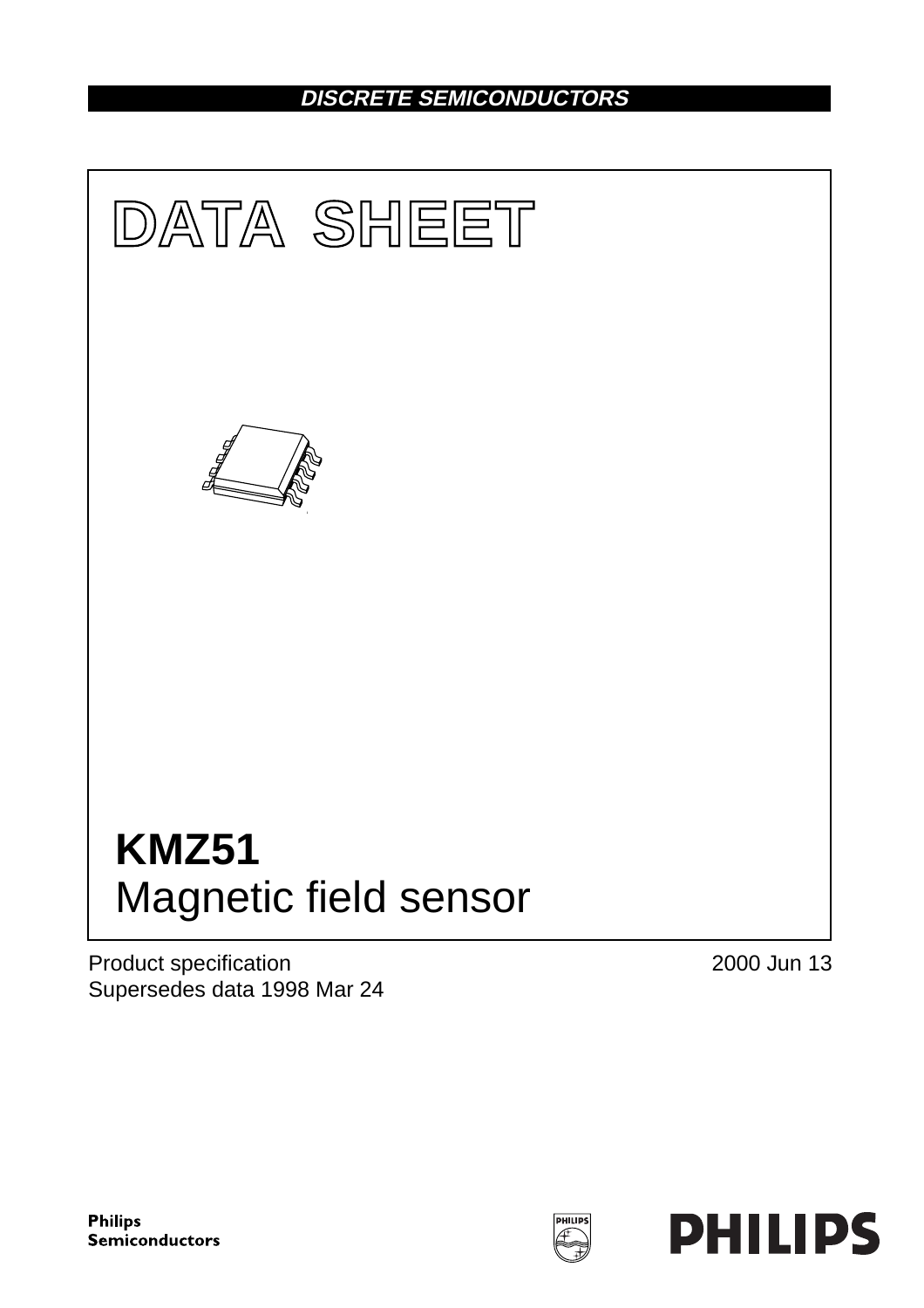#### **FEATURES**

- High sensitivity
- Integrated compensation coil
- Integrated set/reset coil.

#### **APPLICATIONS**

- Navigation
- Current and earth magnetic field measurement
- Traffic detection.

### **DESCRIPTION**

The KMZ51 is an extremely sensitive magnetic field sensor, employing the magnetoresistive effect of thin-film permalloy. The sensor contains one magnetoresistive Wheatstone bridge and integrated compensation and set/reset coils. The integrated compensation coil allows magnetic field measurement with current feedback loops to generate an output that is independent of drift in sensitivity. The orientation of sensitivity may be set or changed (flipped) by means of the integrated set/reset coil. A short current pulse should be applied to the compensation coil to recover (set) the sensor after exposure to strong disturbing magnetic fields. A negative current pulse will reset the sensor to reversed sensitivity. By use of periodically alternated flipping pulses and a lock-in amplifier, output is made independent of sensor and amplifier offset.

# **PINNING PIN SYMBOL DESCRIPTION**  $1$  +I $_{\text{flip}}$  | flip coil

|   | $V_{\rm CC}$       | bridge supply voltage |  |
|---|--------------------|-----------------------|--|
|   | <b>GND</b>         | ground                |  |
|   | $+I_{comp}$        | compensation coil     |  |
| 5 | ·I <sub>comp</sub> | compensation coil     |  |
|   | $-VO$              | bridge output voltage |  |
|   | $+VO$              | bridge output voltage |  |
|   | Iflip              | flip coil             |  |



### **QUICK REFERENCE DATA**

| <b>SYMBOL</b>       | <b>PARAMETER</b>                       | MIN.   | TYP. | MAX.   | <b>UNIT</b>      |
|---------------------|----------------------------------------|--------|------|--------|------------------|
| $V_{\rm CC}$        | bridge supply voltage                  |        | 5    | 8      | v                |
| S                   | sensitivity (uncompensated)            | 12     | 16   | —      | mV/V<br>kA/m     |
| Voffset             | offset voltage                         | $-1.5$ |      | $+1.5$ | mV/V             |
| R <sub>bridge</sub> | bridge resistance                      |        |      | 3      | $k\Omega$        |
| $R_{comp}$          | compensation coil resistance           | 100    | 170  | 300    | Ω                |
| $A_{comp}$          | compensation coil field factor; note 1 | 19     | 22   | 25     | $\frac{A/m}{mA}$ |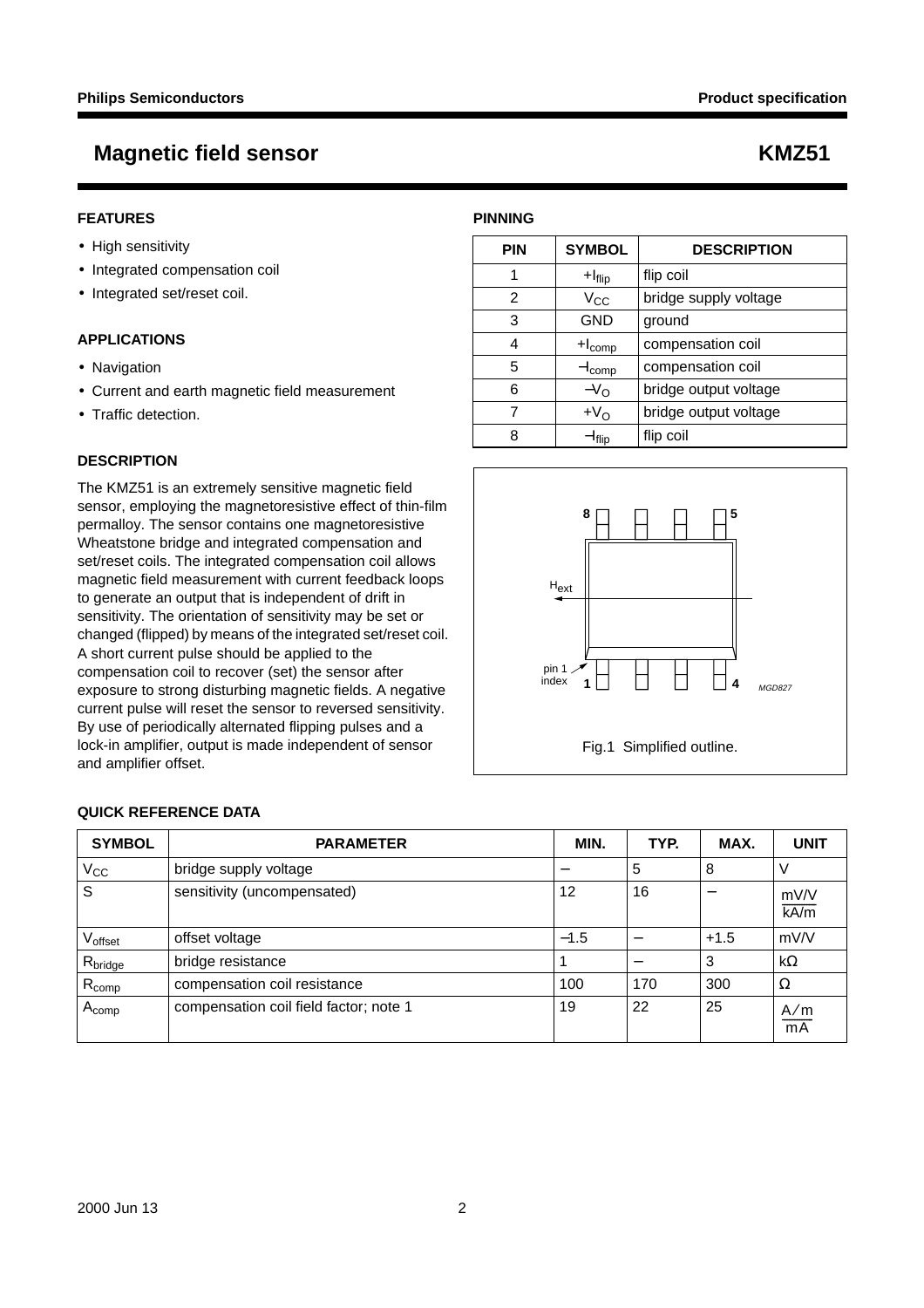| <b>SYMBOL</b>     | <b>PARAMETER</b>                             | MIN. | TYP. | MAX. | <b>UNIT</b> |
|-------------------|----------------------------------------------|------|------|------|-------------|
| $R_{\text{flip}}$ | flip coil resistance                         |      |      |      | 34          |
| $I$ flip (min)    | minimum recommended flipping current; note 2 | 800  | 000  | 1200 | mA          |
| $L$ flip (min)    | minimum flip pulse duration; note 2          |      |      | 100  | us          |

#### **Notes**

1. The compensation coil generates a field  $H_{\text{como}} = A_{\text{como}} \times I_{\text{como}}$  in addition to the external field  $H_{\text{ext}}$ . Sensor output will become zero if  $H_{ext} = -H_{comp}$ .

2. Average power consumption of the flipping coil, defined by current, pulse duration and pulse repetition rate may not exceed the specified limit, see Chapter "Limiting values".

### **CIRCUIT DIAGRAM**



#### **LIMITING VALUES**

In accordance with the Absolute Maximum Rating System (IEC 60134).

| <b>SYMBOL</b>                   | <b>PARAMETER</b>                                                                                                                                     | MIN.  | MAX.   | <b>UNIT</b>     |
|---------------------------------|------------------------------------------------------------------------------------------------------------------------------------------------------|-------|--------|-----------------|
| $V_{\rm CC}$                    | bridge supply voltage                                                                                                                                |       | 9      | ν               |
| $P_{\text{tot}}$                | total power dissipation                                                                                                                              |       | 130    | mW              |
| $T_{\text{stg}}$                | storage temperature                                                                                                                                  | $-65$ | $+150$ | $\rm ^{\circ}C$ |
| ${\mathsf T}_{\mathsf{bridge}}$ | bridge operating temperature                                                                                                                         | $-40$ | $+125$ | $^{\circ}C$     |
| <b>I</b> comp                   | maximum compensation current                                                                                                                         |       | 15     | mA              |
| $I$ flip (max)                  | maximum flipping current                                                                                                                             |       | 1500   | mA              |
| $P_{flip (max)}$                | maximum flipping power dissipation                                                                                                                   |       | 50     | mW              |
| $V_{\mathsf{isol}}$             | voltage between isolated systems:<br>flip coil and Wheatstone bridge;<br>compensation coil and Wheatstone bridge;<br>flip coil and compensation coil |       | 60     | V               |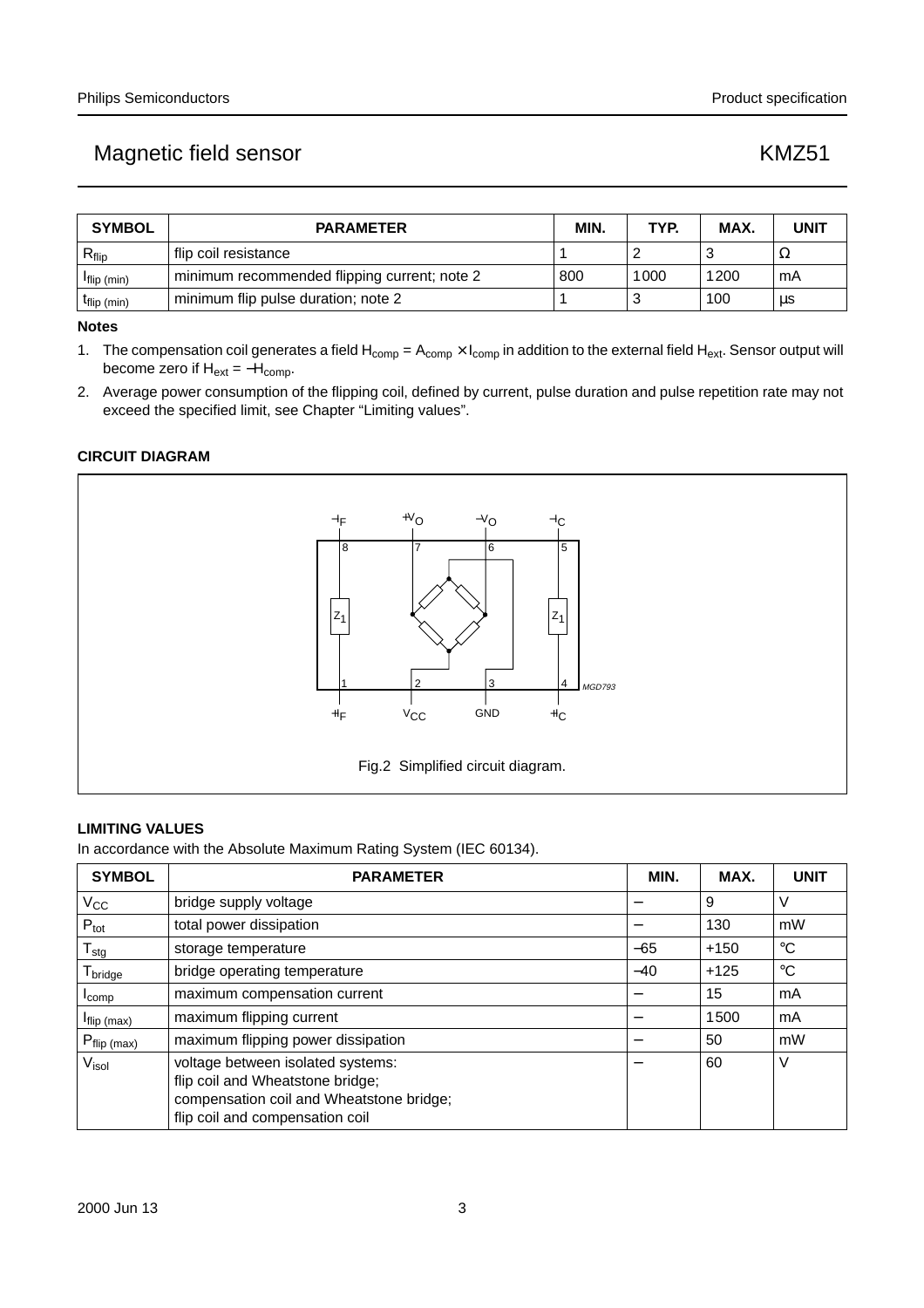### **THERMAL CHARACTERISTICS**

| <b>SYMBOL</b>   | <b>PARAMETER</b>                            | <b>VALUE</b> | UNIT |  |
|-----------------|---------------------------------------------|--------------|------|--|
| <b>K</b> th i-a | thermal resistance from junction to ambient | 155          | K/W  |  |

### **CHARACTERISTICS**

 $T_{amb}$  = 25 °C unless otherwise specified.

| <b>SYMBOL</b>                | <b>PARAMETER</b>                                           | <b>CONDITIONS</b>                             | MIN.                     | TYP.                     | MAX.                     | <b>UNIT</b>         |
|------------------------------|------------------------------------------------------------|-----------------------------------------------|--------------------------|--------------------------|--------------------------|---------------------|
| $V_{CC}$                     | bridge supply voltage                                      |                                               |                          | 5                        | 8                        | V                   |
| $H_V$                        | operating range in sensitive direction                     |                                               | $-0.2$                   | $\overline{\phantom{0}}$ | $+0.2$                   | kA/m                |
| H <sub>x</sub>               | operating range perpendicular to<br>sensitive direction    |                                               | $-0.2$                   | $\overline{\phantom{0}}$ | $+0.2$                   | kA/m                |
| S                            | sensitivity                                                | open circuit                                  | 12                       | 16                       |                          | mV/V<br>kA/m        |
| <b>TCS</b>                   | temperature coefficient of sensitivity                     | $T_s = -25$ to +125 °C                        | $\overline{\phantom{0}}$ | 0.31                     | $\overline{\phantom{0}}$ | $%$ /K              |
| TCV <sub>O</sub>             | temperature coefficient of output voltage                  | $V_{CC}$ = 5 V;<br>$T_{amb} = -25$ to +125 °C |                          | $-0.4$                   |                          | $\%$ /K             |
|                              |                                                            | $I_{CC}$ 3 mA;<br>$T_{amb} = -25$ to +125 °C  | $\overline{\phantom{0}}$ | $-0.1$                   | $\overline{\phantom{0}}$ | $%$ /K              |
| R <sub>bridge</sub>          | bridge resistance                                          | resistance pins 2 to 3                        | 1                        | $\overline{\phantom{0}}$ | $\mathbf{3}$             | $k\Omega$           |
| TCR <sub>bridge</sub>        | temperature coefficient of bridge<br>resistance            | $Tbridge = -25$ to +125 °C                    | $\overline{\phantom{0}}$ | 0.3                      |                          | $%$ /K              |
| $V_{offset}$                 | offset voltage                                             |                                               | $-1.5$                   | $\boldsymbol{0}$         | $+1.5$                   | mV/V                |
| <b>TCV</b> <sub>offset</sub> | temperature coefficient of offset voltage                  | $Tbridge = -25$ to +125 °C                    | $-3$                     | $\mathbf 0$              | $+3$                     | $\frac{\mu V/V}{K}$ |
| FH.                          | hysteresis of output voltage                               |                                               | $\overline{\phantom{0}}$ | $\equiv$                 | $\overline{2}$           | %FS                 |
| $R_{comp}$                   | resistance of compensation coil                            | resistance pins 4 to 5                        | 100                      | 170                      | 300                      | $\Omega$            |
| $A_{comp}$                   | field factor of compensation coil                          |                                               | 19                       | 22                       | 25                       | A/m<br>mA           |
| $\mathsf{R}_{\mathsf{flip}}$ | resistance of set/reset conductor                          | resistance pins 1 to 8                        | 1                        | $\overline{2}$           | 3                        | $\Omega$            |
| $TCR_{flip}$                 | temperature coefficient of resistance of<br>set/reset coil | $T_{flip} = -25$ to +125 °C                   | $\overline{\phantom{0}}$ | 0.39                     | $\overline{\phantom{0}}$ | $%$ /K              |
| $I_{flip}$                   | recommended flipping current for stable<br>operation       |                                               | ±800                     | ±1000                    | ±1200                    | mA                  |
| $t_{\text{flip}}$            | flip pulse duration                                        |                                               | $\mathbf 1$              | 3                        | 100                      | $\mu s$             |
| $R_{\mathsf{isol}}$          | isolating resistance                                       | resistance pins 1 to 2,<br>1 to 4 and 2 to 4  | 1                        |                          |                          | $m\Omega$           |
| V <sub>isol</sub>            | voltage between isolated systems                           | voltage pins 1 to 2, 1 to 4<br>and 2 to 4     | $\overline{a}$           | $\overline{\phantom{0}}$ | 50                       | $\vee$              |
| $\mathsf{f}$                 | operating frequency                                        |                                               | $\pmb{0}$                | $\overline{\phantom{0}}$ | 1                        | <b>MHz</b>          |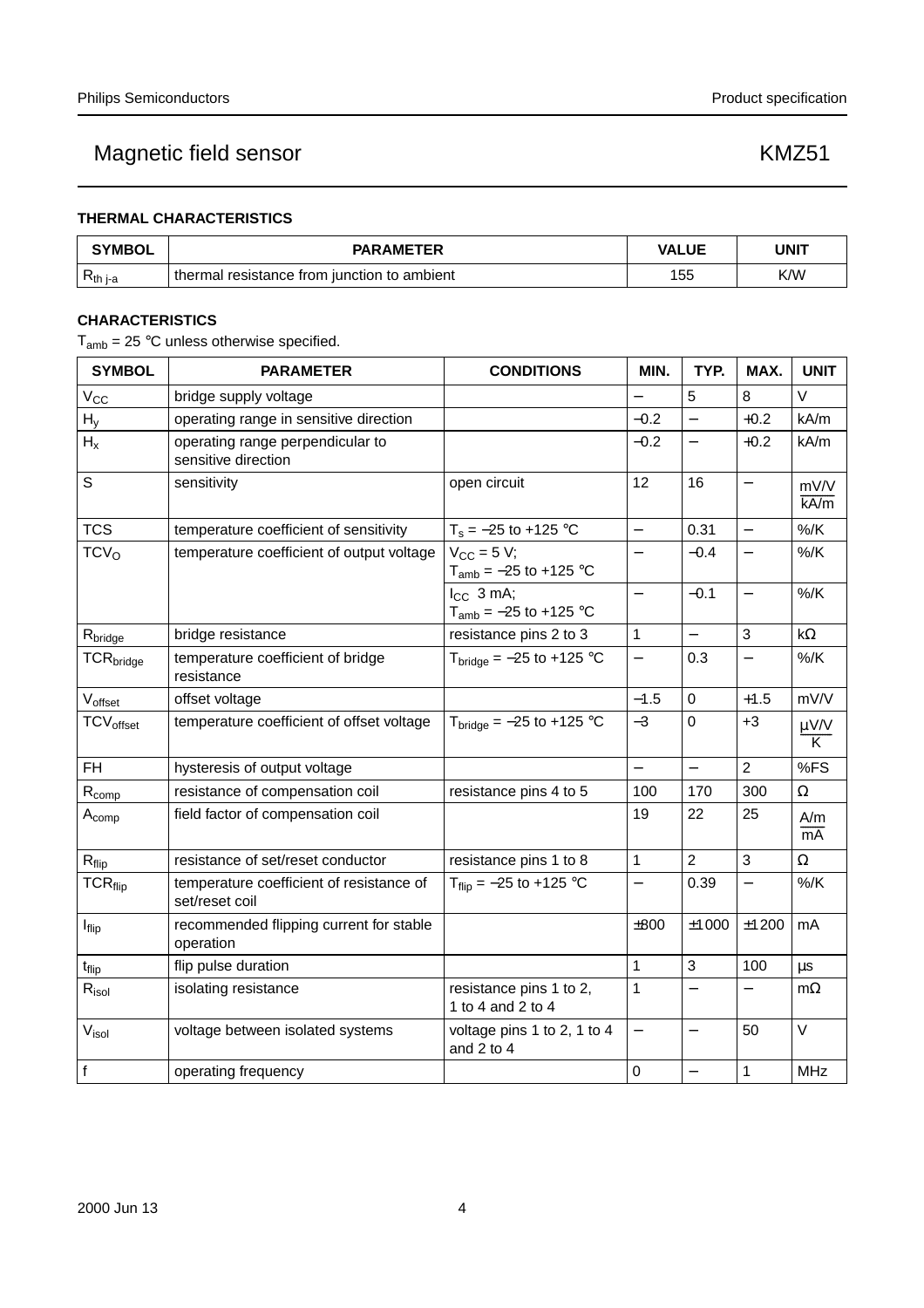#### **PACKAGE OUTLINE**

#### **SO8: plastic small outline package; 8 leads; body width 3.9 mm SOT96-1**

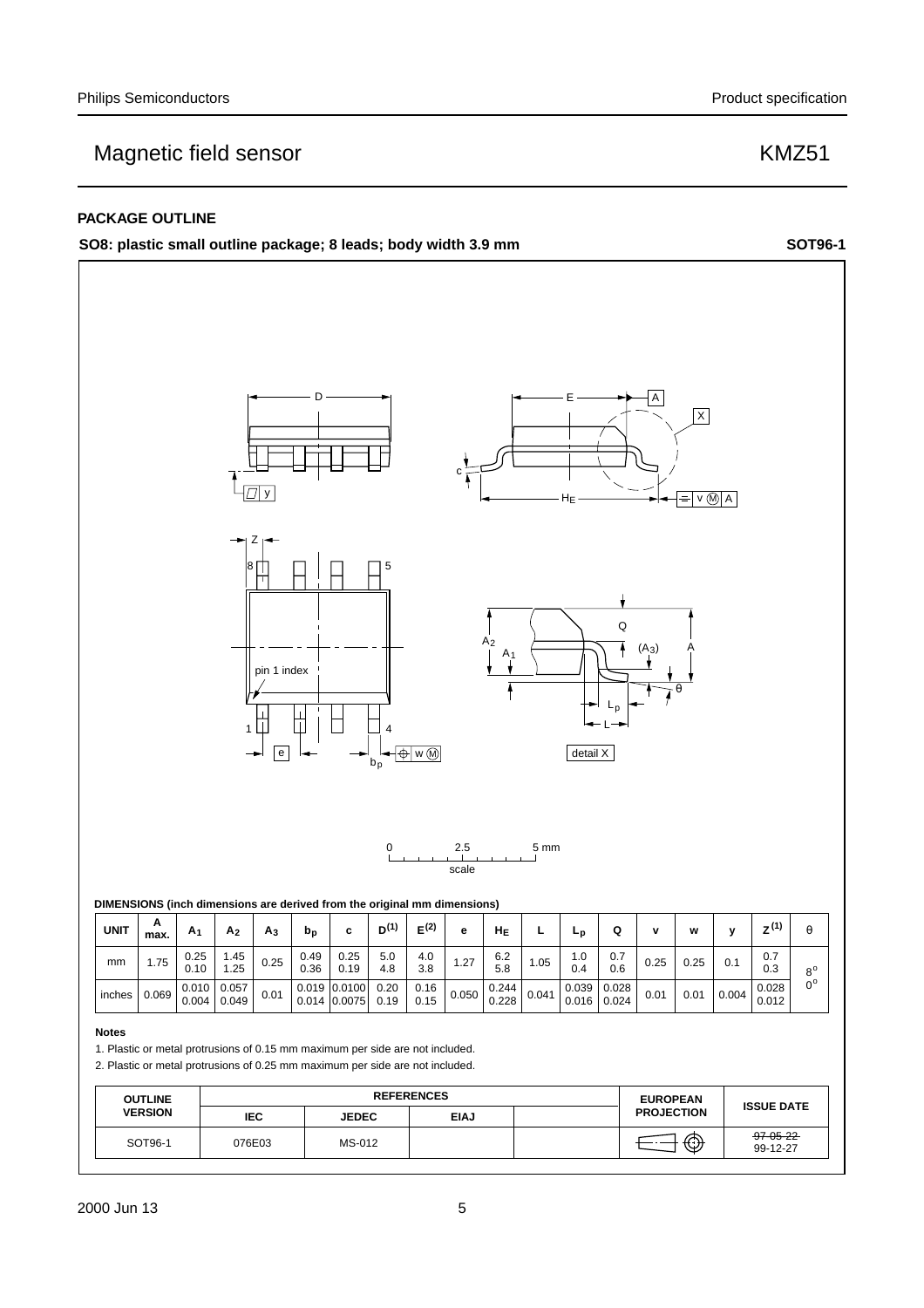**DATA SHEET STATUS**

## Magnetic field sensor **KMZ51**

### **DATA SHEET STATUS PRODUCT DEFINITIONS** (1) Objective specification Development This data sheet contains the design target or goal specifications for product development. Specification may change in any manner without notice. Preliminary specification  $\Box$ Qualification  $\Box$ This data sheet contains preliminary data, and supplementary data will be published at a later date. Philips Semiconductors reserves the right to make changes at any time without notice in order to improve design and supply the best possible product. Product specification | Production | This data sheet contains final specifications. Philips Semiconductors reserves the right to make changes at any time without notice in order to improve design and supply the best possible product.

#### **Note**

1. Please consult the most recently issued data sheet before initiating or completing a design.

### **DEFINITIONS**

**Short-form specification** — The data in a short-form specification is extracted from a full data sheet with the same type number and title. For detailed information see the relevant data sheet or data handbook.

**Limiting values definition** — Limiting values given are in accordance with the Absolute Maximum Rating System (IEC 60134). Stress above one or more of the limiting values may cause permanent damage to the device. These are stress ratings only and operation of the device at these or at any other conditions above those given in the Characteristics sections of the specification is not implied. Exposure to limiting values for extended periods may affect device reliability.

**Application information** — Applications that are described herein for any of these products are for illustrative purposes only. Philips Semiconductors make no representation or warranty that such applications will be suitable for the specified use without further testing or modification.

### **DISCLAIMERS**

**Life support applications** — These products are not designed for use in life support appliances, devices, or systems where malfunction of these products can reasonably be expected to result in personal injury. Philips Semiconductors customers using or selling these products for use in such applications do so at their own risk and agree to fully indemnify Philips Semiconductors for any damages resulting from such application.

**Right to make changes** - Philips Semiconductors reserves the right to make changes, without notice, in the products, including circuits, standard cells, and/or software, described or contained herein in order to improve design and/or performance. Philips Semiconductors assumes no responsibility or liability for the use of any of these products, conveys no licence or title under any patent, copyright, or mask work right to these products, and makes no representations or warranties that these products are free from patent, copyright, or mask work right infringement, unless otherwise specified.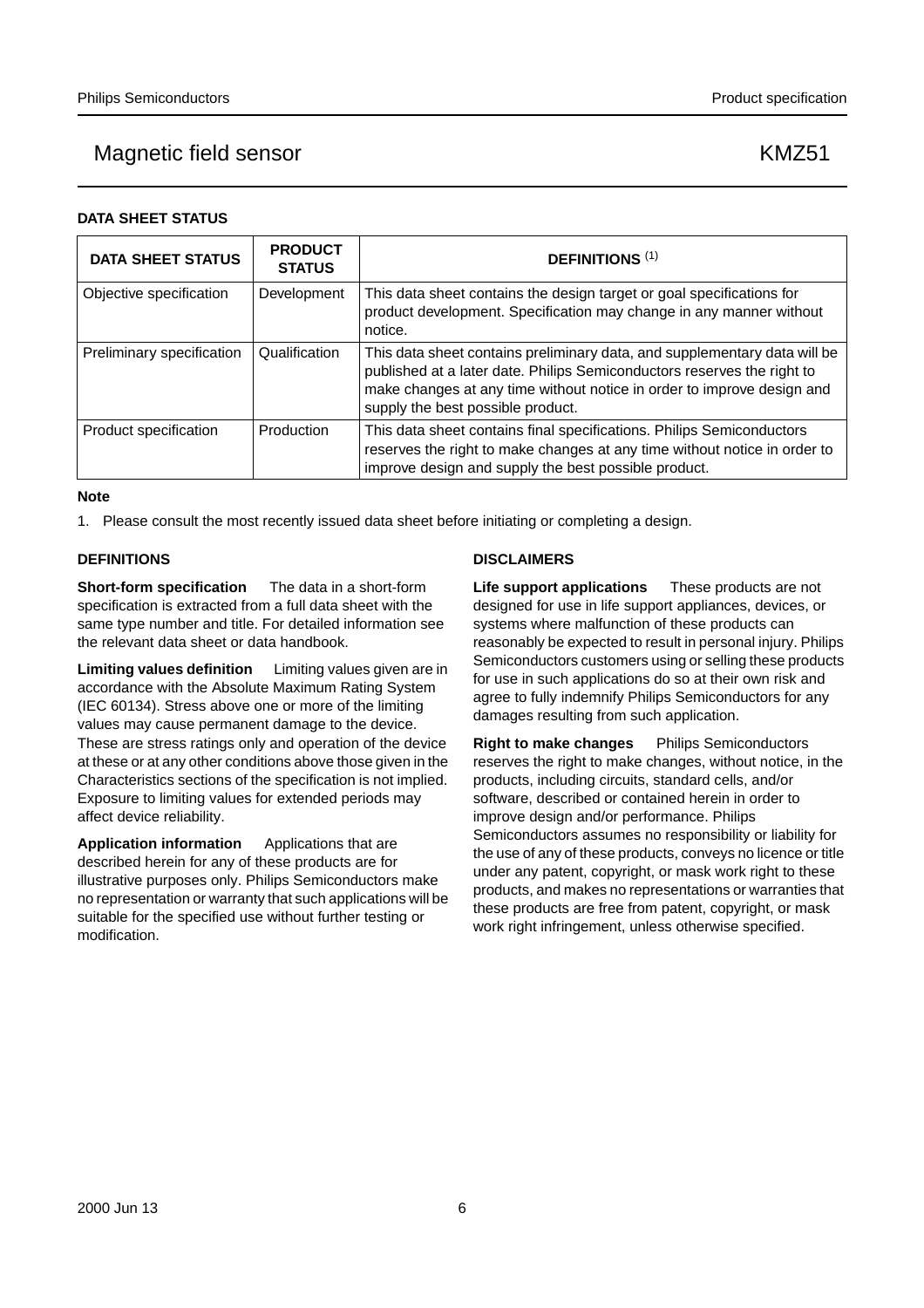**NOTES**